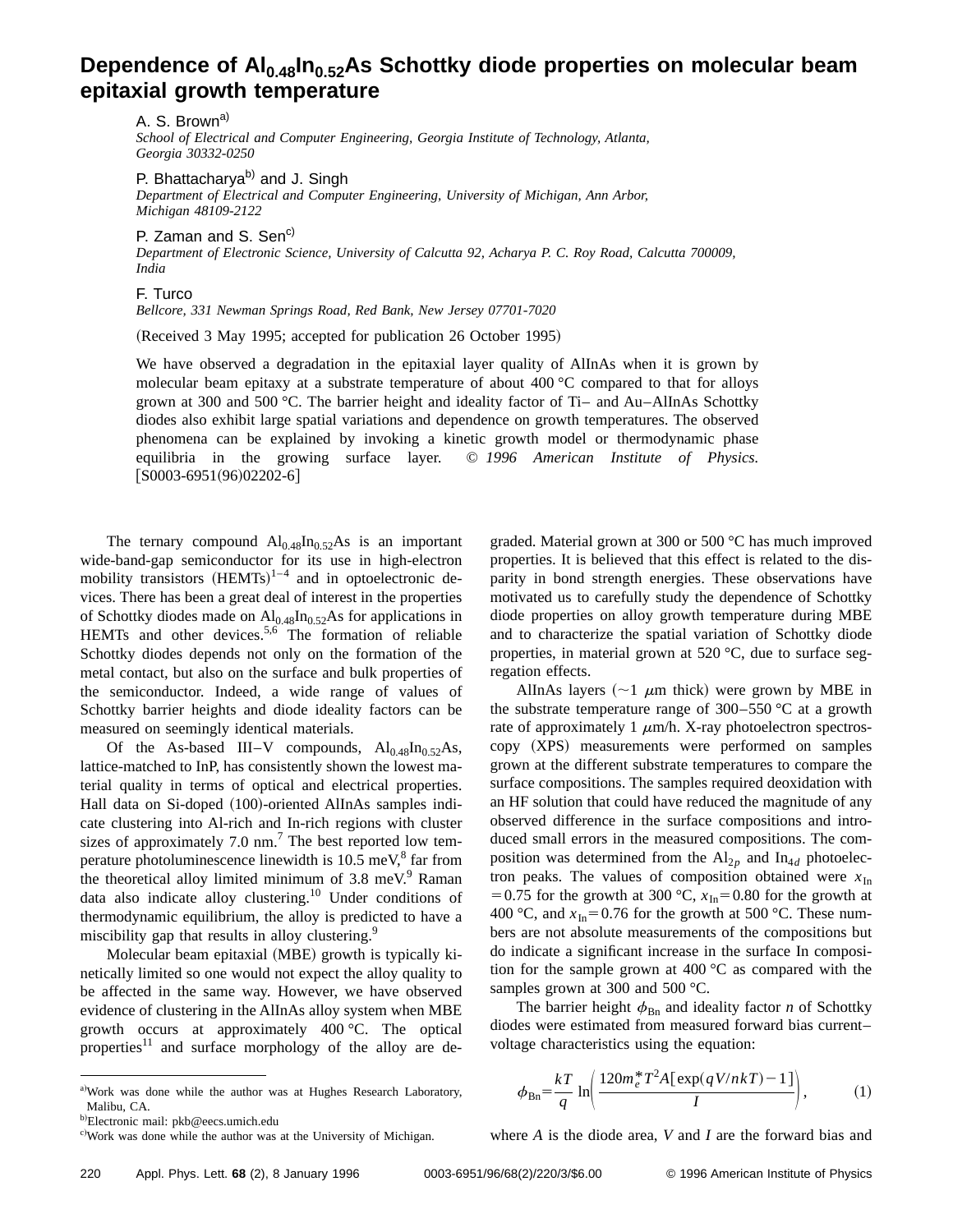current, respectively, and  $m_e^*$  is the electron effective mass. For Al<sub>0.48</sub>In<sub>0.52</sub>As, a value of  $m_e^* = 0.08m_0$  was assumed<sup>12</sup> in our calculations. Two different experiments were conducted. In the first, Si-doped *n*-type AlInAs layers  $(n \sim 5)$  $\times 10^{17}$  cm<sup>3</sup>) were grown with an  $n^+$  buffer layer in order to fabricate Schottky diodes and determine the effect of growth temperature on barrier height. A mesa process was used to fabricate 100  $\mu$ m diam diodes. Ti metal was used to form the Schottky barrier. The average barrier heights were determined from room temperature current–voltage characteristics. Measurements were made on approximately 100 devices per wafer to obtain a significant statistical sampling. The diodes fabricated on material grown at 300 and 500 °C had similar properties. The average barrier heights were determined to be approximately 0.55 eV and ideality factors were 1.4 for the material grown at 300 °C and 1.6 for the material grown at 500 °C. The average barrier height and ideality factor for the material grown at 400 °C were 0.52 eV and 1.9, respectively.

In the second experiment, done with samples from a different MBE system, the spatial variation of the diode characteristics was more closely investigated. Two sets of wafers were grown. The first consists of a 1  $\mu$ m thick  $Al_{0.48}$ In<sub>0.52</sub>As layer with a thin (30–50 Å) protective GaAs layer on top grown on  $n^+$  InP. The ternary layer was grown at 520 °C and at 1  $\mu$ m/h and was doped *n* type at a level of  $4\times10^{16}$  cm<sup>-3</sup> with Si. The second sample consists of a 1.05  $\mu$ m Al<sub>0.48</sub>In<sub>0.52</sub>As layer doped to the same level (*n* = 4  $\times 10^{16}$  cm<sup>-3</sup>), with a 12 nm Ga<sub>0.47</sub>In<sub>0.53</sub>As smoothing layer inserted in between on a 100 nm heavily doped  $(n=2)$  $\times 10^{18}$  cm<sup>-3</sup>) Al<sub>0.48</sub>In<sub>0.52</sub>As contact layer. The sample was grown on  $n^+$  InP and growth was terminated with a protective GaAs cap layer. The entire structure was grown at 460 °C and the AlInAs layers were grown at 1  $\mu$ m/h. Planar Au Schottky diodes were formed by evaporation after a 5 s etch in HCl: $H_2O (1:1)$ . In the first wafer, the didoes were 120  $\mu$ m in diameter and spaced  $\sim$ 500  $\mu$ m apart. Measurements were made over an area of  $0.7 \text{ cm} \times 0.3 \text{ cm}$ . In the sample from the second set, the diodes are 680  $\mu$ m in diameter and spaced 0.1 cm apart. Measurements on this wafer were made over an area of 1.1 cm $\times$ 0.8 cm. It was observed that in the first wafer,  $\phi_{Bn}$  and *n* were almost uniform at values 0.66– 0.68 and 1.1–1.3 over the entire sample size. Only in two regions were  $\phi_{\text{Bn}}$  smaller (0.56 and 0.63) and *n* larger (1.5) and 2.2). In the second wafer, a random variation in the values of  $\phi_{\text{Bn}}$  and *n* were observed over the same sample size. Again, the variation of  $\phi_{\text{Bn}}$  was from 0.56 to 0.68 and that of *n* was from 1.1 to 2.1. The variation of the diode parameters in the two samples is highlighted in Fig. 1. It may be noted that while mapping with a finer mesh size to determine segregation effects is possible by techniques such as secondary ion mass spectrometry (SIMS), the mesh size in our experiment corresponds to typical device and circuit separations in microwave monolithic and optoelectronic integrated circuits. It is also important to note the role of the GaAs cap layer in these samples. It was incorporated  $(a)$  to minimize changes in surface chemistry of Al-bearing compounds after epitaxy, and (b) to avoid degradation during



FIG. 1. Spatial variation of Schottky barrier height  $\phi_{Bn}$  and ideality factor *n* with growth temperature:  $(a)$  and  $(b)$  represent variation for a sample grown at 520 °C and (c) and (d) represent variations for a sample grown at 460 °C. The blank (white) regions represent areas where measurements were not made. The square grid in each figure is representative of a diode at its center.

etching with HCl: $H<sub>2</sub>O$ . During this etching, the surface is cleaned and the native oxide is removed, leaving a  $15-40$  Å GaAs layer. Tunneling through such a thin layer will not skew any measurement data; instead, the presence of the GaAs layer enhances the reliability of the data.

It is clear that although the two sets of experiments with Schottky diodes are with apparently different materials, the results indicate striking similarities. Most importantly, it is observed that the two extreme spatially varying values of *n* corresponds almost exactly to the variation of these parameters obtained by varying the growth temperature. The observed behavior of the measured  $\phi_{\text{Bn}}$  is also similar. For growth at 400 °C, the value of  $\phi_{Bn}$  is 0.52 eV, which is close to the lowest value of 0.56 eV measured for the range of spatial variation. The value of  $\phi_{Bn}$ =0.55 eV for material grown at 300 and 500 °C does not quite match the high value of 0.66 to 0.68 eV in the range of spatial variations, but this is expected due to the averaging of data done in the first experiment. Also, the growth temperatures are a little different and the ambients of the two systems could also be different in the two sets of experiments.

The disparity in bond strengths of the Al–As and either the In–As or Ga–As is the probable cause of the observed behavior. At low enough temperature, both of the cations will have very little surface mobility and the surface morphology will approximate the random arrival of the atoms on the